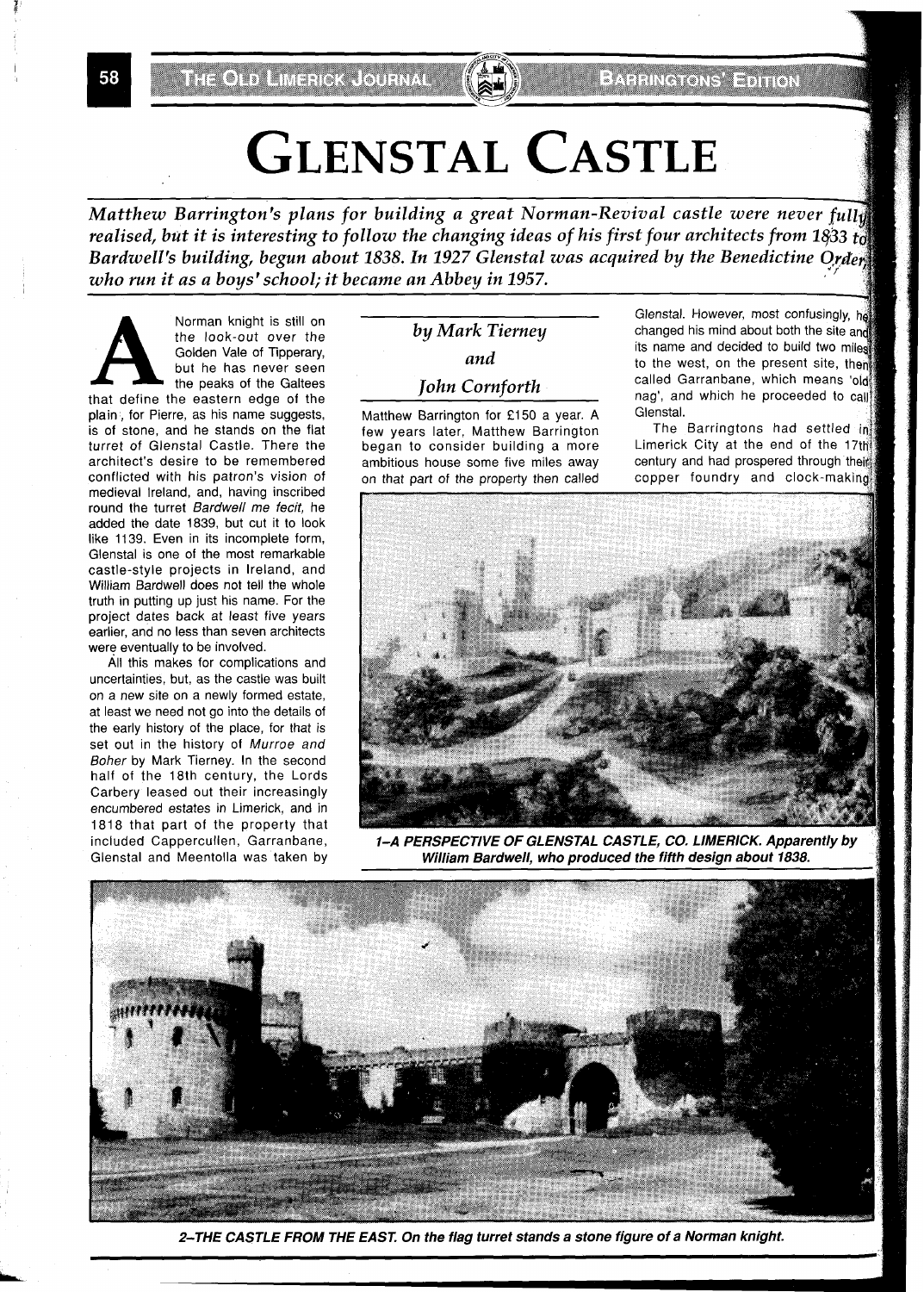

## 3-PART OF THE KEEP AND SOUTH-WEST FRONT.

business. Matthew's great-grandfather, Benjamin, was one of Limerick's leading merchants and served as Sheriff in 1729. Just over 100 years later, in 1831, Matthew's father, Joseph, was made a baronet. Matthew, who was the eldest of five boys, was trained as a lawyer and his career divides into two parts, a first period when he held the profitable job of Crown Solicitor for Munster, which meant he handled all government legal work in Cork, Tipperary, Kerry, Clare and

Limerick; and, then, a second in the 1840s and '50s, when he was solicitor and adviser to the Great Southern Railway and also had a thriving private practice in Dublin.

The idea of building a new house at



4-BARDWELL'S PERSPECTIVE OF GLENSTAL FROM THE SOUTH-WEST.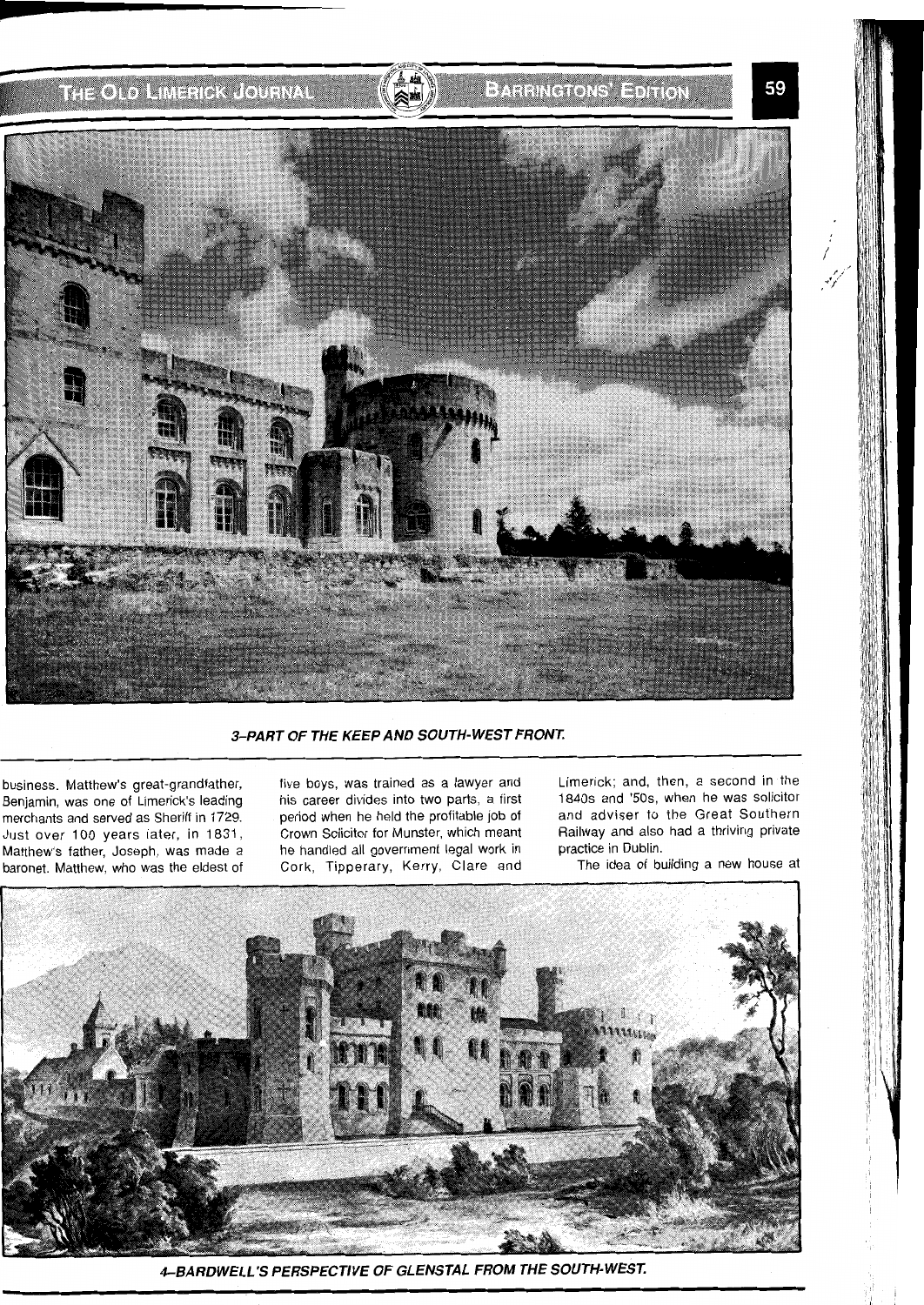**THORN MERCA GUERA** 

## **EXPERIMENT EDITOR**



5-THE EARLIEST DESIGN BY JAMES AND GEORGE PAIN. Dated 1833, it shows the influence of Nash. (Below) 6-WILLIAM O'HARA'S FIRST DESIGN, 1833. Influenced by Wyatville's remodelling of Windsor Castle.



Glenstal dates from the earlier part, when he was assured of a basic income of some £15,000 a year, but its realisation and the acquisition of the estate dates from the second phase when both profits and risks were greater. It is this change of direction, and bouts of costly litigation with the heirs of the 5th Lord Carbery in the 1840s and '50s over the legality of his purchase of the property in 1840, that probably explains much of the building history of Glenstal, and certainly its stopgo character after 1839.

The survival of projects dated 1833, 1834 and 1835 that precede the perspectives, which we must take to be Bardwell's, throw fascinating light on changing attitudes to the gothic and castle styles at that time. There are two from 1833, one by James and George Pain of Limerick, dated April (Fig. 5), and

one by William O'Hara of Percy Place, Dublin (Fig. 6). The Pains had been sent to Ireland by Nash to built Lough Coutra Castle in Galway, and James worked at Dromoland Castle in 1813: they stayed on and developed a considerable practice in south-western Ireland. Bearing in mind the Nash connection, it is not surprising to find strong evidence of his style in their design for Glenstal, <sup>then</sup> to

they proposed was a pretty picturesque villa with battlements and towers. O'Hara, on the other hand, proposed to Barrington an Irish Windsor. A still obscure figure from Dublin, he is recorded only as an engineer to the Paving Board, but he may well have been a railway man, for he was one of the architects who submitted a design for Kingsbridge Station, Dublin, in 1845 (see Kingsbridge *Station* by Jeanne Sheehy, Gatherum Series, 1, 1973). Windsor, of course, was much in the architectural news then, because Wyatville's transformation had been begun in 1824 and the heightening of the Round Tower had been carried out in 1830-31. However, O'Hara's Round Tower was not a keep in the Windsor sense, but a Picturesque pivot of the design, as were so many of Nash's

towers, both castellated and classical.

The following year, perhant somewhat surprisingly, Decimus Burta appeared briefly on the scene, producing in November yet another Windson inspired design (Fig. 7), a commission at doubt received as a by-product of  $h$ visit to Ireland in connection with improvements to Phoenix Park, Dublin All that came of it was that the drawing were evidently shown to O'Hara, whe produced a revised scheme in January 1835.

After that there is silence until 1838, when Barrington records in his on surviving account book payments to Bardwell, but there is no clue as to how the connection was made. H.N. Colvin records among Bardwell's works his unsuccessful projects for the Fitzwilliam Museum in 1835, and for the Houses of Parliament in 1836, but unfortunately nothing appears to be known about his style of draughtsmanship, and we have no positive means of identifying as his the two unsigned and undated perspectives of Glenstal, now in Glenstal Abbey (Figs 1 and 4). The buildings are very much in the manner of Thomas Hopper, as the Knight of Glin has suggested to us, and certainly the influence of his Gosford Castle, Co. Armagh, is apparent; but then it is his name that dominates the Norman Revival, largely because of Penrhyn Castle in North Wales. (However it is known that John Kelly, one of the later architects to be involved, exhibited views of Glenstal at the Royal Hibernian Society in 1848 or '49).

its<br>Bu<br>sa<br>wl

 $\frac{h}{P}$ оļ m

wl<br>ad<br>ad

tŀj

 $= 7.075$  SO  $\overline{m}$   $\overline{p}$ 

It is interesting to relate Hopper's influence to that of contemporary architectural literature by Carter, Rickman, Britton and Pugin, and to compare both with Sir Charles Long's views on the treatment of Windsor, which are quoted in the recently published volume of the History of the Office of Works, and then to look forward to the simplified forms of Salvin's Peckforton, which was begun in 1846. The character of Windsor, he wrote, 'should be that of simplicity and grandeur, and as well for



be called Belvedere: what **7-DECIMUS BURTON'S DESIGN, 1834.**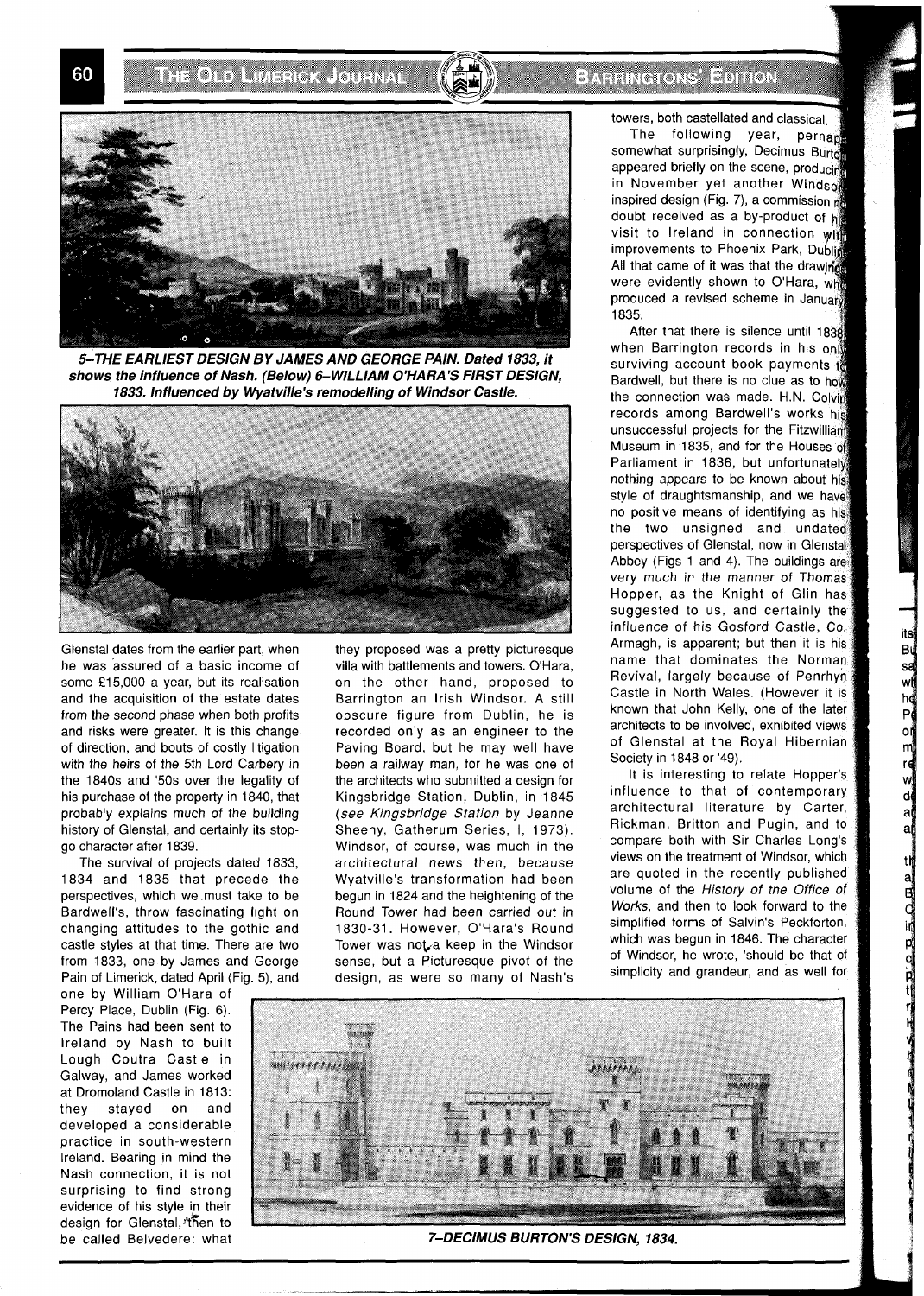**THOMA** MARK (COUNAL

61





**8 and 9-ONE OF THE CAPITALS IN THE LIBRARY, AND (right) THE LIBRARY VAULT.** 

its History, as from the imposing style of Building belonging to that period, I should say the period of Edward the 3rd is that which should generally predominate, not however excluding the Edifices of earlier Periods, where we find anything of grand or picturesque effect- ...' He dreaded modern gothic architecture and the repetition of small towers: 'this style which has been called gothic is in a great degree fanciful, and does not belong to any period of Castle Architecture that I am acquainted with'.

It is conceivable that the reason for the pause at Glenstal was not architectural, but lies in the details of Barrington's own career. As well as being Crown Solicitor, he had become increasingly interested in lrish railway projects in the 1830s (and in fact he chose the site for Limerick Junction) and partly in order to have more time for these, he was attempting to get the reversion of his solicitorship for his son. He had influential allies at Dublin Castle, who were prepared to accept this, and his support for the government was recognised in London by Lord Melbourne. But Thomas Drummond, the Under Secretary in Dublin from 1836 to 1839, who was an administrative reformer, refused to co-operate, and, indeed, in 1838 he more or less forced Barrington to give up his post. However the loss of income cannot have been too serious for within twd-years he had managed to buy out the Carbery heirs.

His increasing means in the 1830s

had encouraged his architectural ambitions and no doubt those of his architects as well, but the change of site was an improvement and Bardwell's design cleverly exploited it. Today few people appreciate this for they approach the castle along the west drive and never get the vital first view that Bardwell intended. This was really planned to be seen from the east drive and, despite the growth of the trees and the alteration to the silhouette of 'the keep', it is still immensely impressive. Bardwell wanted to give the impression that Glenstal was a great quadrangular castle, but in fact it is an open V with his round tower at the base and the main rooms in the southwest arm, as can be seen from the perspective of that front he planned to build east to west, towards the ravine that provided 'a defence' on the northwest side, with the chapel that appears over the south-east wall in Fig. 4 as its principal building; the north-east section of the curtain was left to visitors' imagination.

Although a good start was made on the south tower and part of the southeast front as far as the gatehouse, all did not go according to plan, perhaps because of Barrington's other affairs, and work stopped in 1840 or '41. Bardwell came over in 1840 and two vears later he was consulted about the restoration of St<sup>- The</sup>-range linking it to the keep that was Mary's, Limerick, but despite the to contain the drawing room, and so the preparation of a new estimate in 1843, it plan of the keep had to be revised to seems building at Glenstal was not provide a dining room. resumed until 1846 or '47. Then the Probably Glenstal was an economic

designs were entrusted to a Dublin architect called Dargan, and he handed them on to John Kelly, who is recorded in the Irish Almanac for 1851 as being an architect and surveyor and valuator of railway and public works living in Upper Gloucester Street North; but as to his career the only other clue at the moment is that he worked at Malahide Castle. By May, 1847,42 men were being employed on the building, and early the following year it was envisaged that the whole of the south-west range would be complete by the spring of 1849. But again there were delays and work stopped in 1849, leaving the shell of the picture gallery and the drawing room on the south front and the entrance hall behind finished, but the 'keep' hardly started.

Four years later Barrington made a final effort to complete the castle. He paid off Bardwell and called in Joshua Hargrave from Cork, a member of a dynasty founded by the grandfather, Abraham Hargrave I, and a contact he had probably met through his railway activities, because Hargrave is credited with the design for the Cork and Blackrock Railway Terminus. Although the idea was to go on with Bardwell's designs, inevitably these were curtailed; the octagon tower at the west end of the south-west front was qiven up, as was plan of the keep had to be revised to